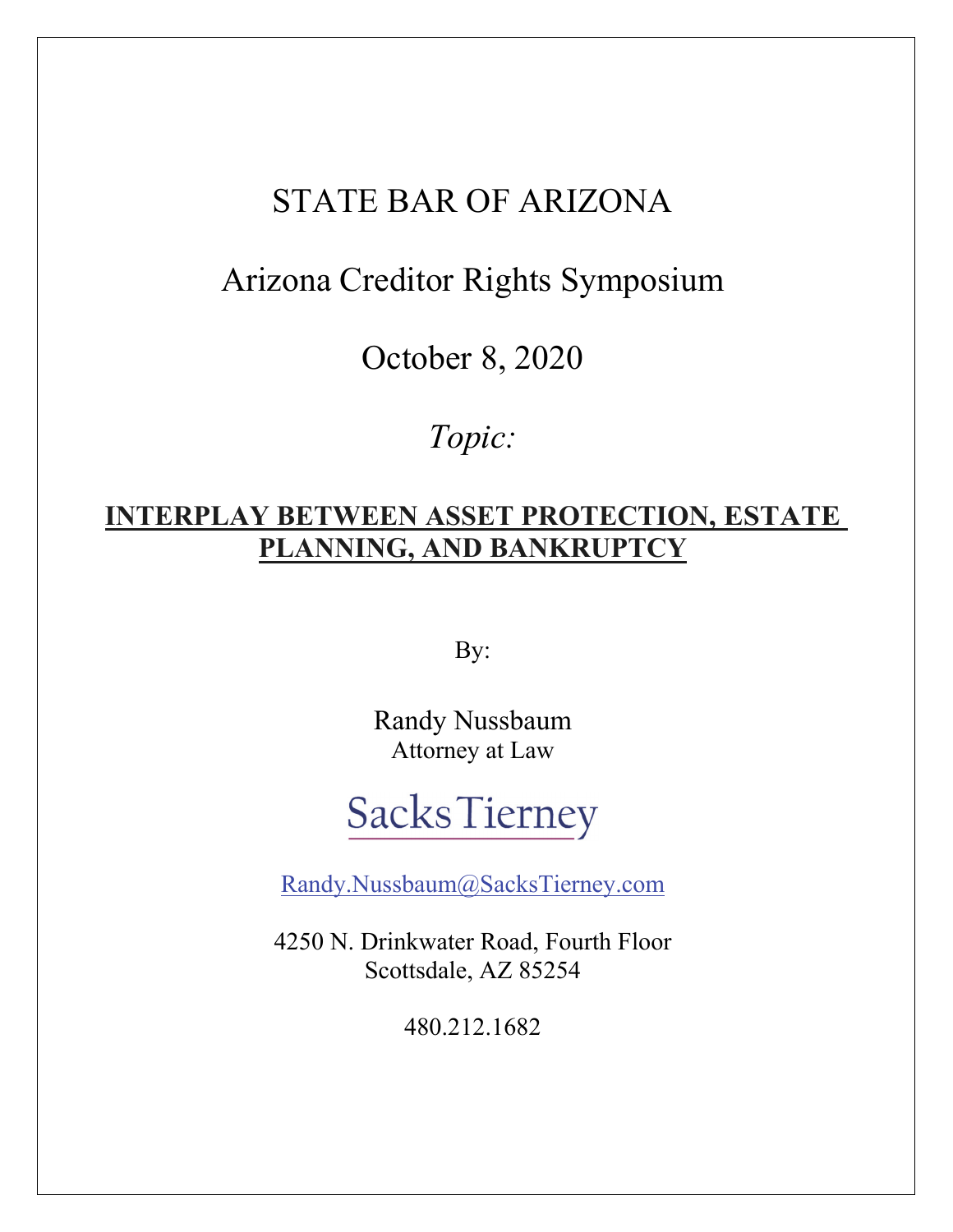## **INTERPLAY BETWEEN ASSET PROTECTION, ESTATE PLANNING, AND BANKRUPTCY**

When bankruptcy filings skyrocketed about nine (9) years ago, publications were inundated with articles about how bankruptcy law impacted on a variety of other areas of law and vice versa. As non-bankruptcy lawyers found even their most stable and long-term clients seeking bankruptcy protection, this information became crucial so practitioners could continue to properly represent individuals and businesses now facing bankruptcy concerns for the first time. Now, most pundits anticipate a skyrocketing number of filings as the pandemic wreaks havoc on our economic system.

Despite the overwhelming amount of data that was available for non-bankruptcy lawyers to better understand how bankruptcy would impact on their practices, almost nothing has been written on the topic of this presentation. This dearth of material was surprising, though it may be the result of most bankruptcy experts not considering potential estate planning ramifications when their clients filed for bankruptcy and estate planning attorneys not being forewarned by their clients when bankruptcy issues arose.

As I began preparing for this discussion which I initially presented in 2018, I realized that notwithstanding the paucity of formal materials, the number of issues which can arise when these areas of the law intersect are staggering. Therefore, this writing will focus on simply identifying those issues so the practitioner can recognize them when they arise and react accordingly.

I will begin by over-viewing asset protection and estate planning concerns an individual encounters when preparing for financial difficulties.

### **I. EFFECTIVE ESTATE PLANNING THAT PROVIDES ASSET PROTECTION?**

Oftentimes, the public cannot differentiate between estate planning and pre-bankruptcy planning. Many individuals who have engaged in extensive estate planning assume that that same estate planning will shield their assets from creditors, either in or out of bankruptcy. Presumably those individuals are aware that proper estate planning could minimize their tax exposure and assume that the same is true as to other creditor exposure.

Nothing could be further from the truth as to asset protection afforded by traditional estate planning. Traditional estate planning provides little, if any, such protection. However, some estate planning can provide asset protection benefits.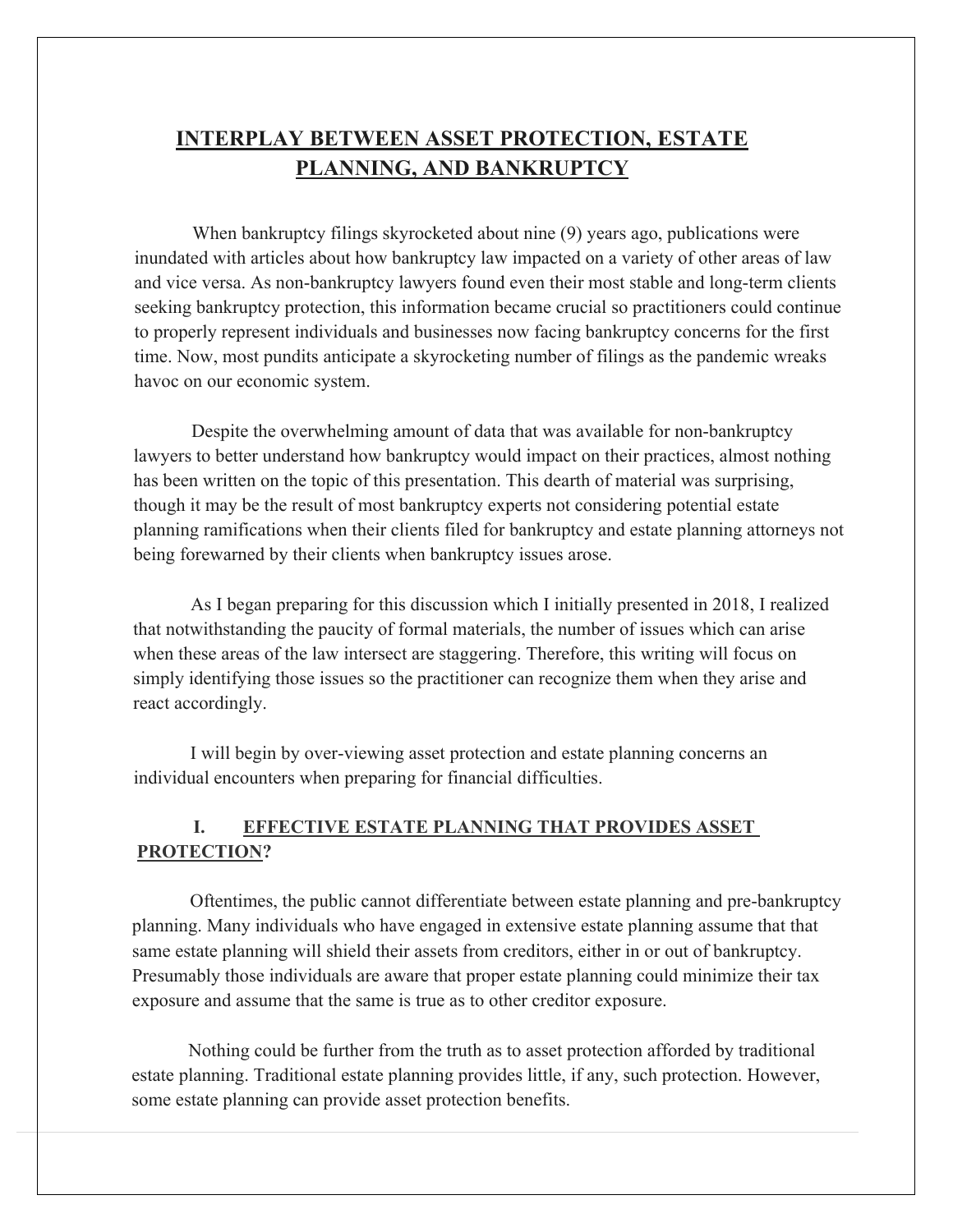Before touching upon the ways that estate planning could be used for asset protection purposes, I will provide verbiage that I incorporate into my initial letter with every client that my firm and I represent who is seeking individual bankruptcy protection. This 0verbiage covers issues and concerns a client should have when considering bankruptcy and allows the client to understand which prepetition conduct may be acceptable and which may lead to further complications.

#### **PROPERTY OF YOUR ESTATE AND EXEMPTIONS**

When you file for bankruptcy, all property that you have an interest in becomes property of your bankruptcy estate. This includes both tangible and intangible property and your interest in corporations, LL.C s, partnerships, or any business entity. Property of your estate is an all-encompassing concept and includes rights of action, personal and real property, claims and money owed to you as of the time of bankruptcy filing though not payable at that time, such as a tax refund. Any inheritance that you become entitled to within 180 days after your bankruptcy filing also becomes property of your bankruptcy estate.

Under Bankruptcy and Arizona law, you are allowed to exempt certain of your property. Exemptions exist so that debtors do not become wards of the state because of bankruptcy. The exemptions in Arizona are relatively liberal and include \$150,000 worth of equity in your house (unless you have owned the house for less than 40 months, in which case your exemption cap is just less than \$150,000) and most household goods and possessions. You may also claim as exempt property \$6,000 equity per car in two different cars (if filing a joint petition), although only \$300 per spouse can be claimed in a single bank or credit union deposit account. You must include checks that have not cleared in calculating that balance. You must also anticipate that such accounts may be frozen by the financial institution upon its notification of your bankruptcy filing, and you must be prepared to terminate any automatic payments and deposits or provide a new account created after your bankruptcy filing to accommodate those transactions. Seventy-Five Percent (75%) of any wages owed at the time of your bankruptcy filing are exempt. If an asset contains equity above and beyond the exemption amount, then your trustee can seize and liquidate it and distribute the proceeds to your creditors.

Though monies invested in a qualified retirement plan are normally exempt, any contributions you may make to that plan within 120 days of bankruptcy are not.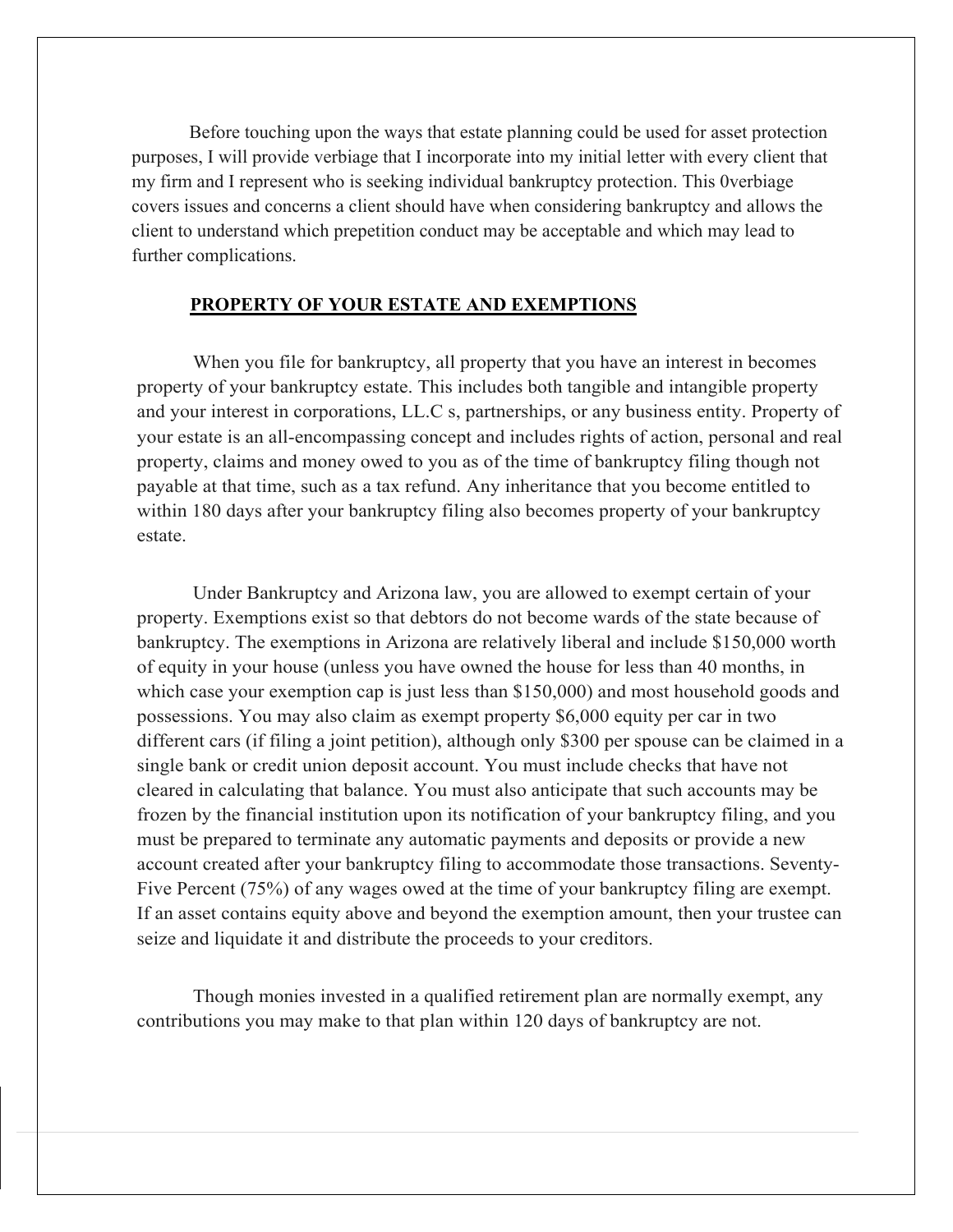Additionally, assets that are held in a living trust are not exempt except for your homestead.

Changes made in 2005 in the bankruptcy law impacts on certain of these exemptions. However, as a general rule, the Arizona exemptions will still be allowed as long as you have resided in Arizona for at least two years prior to filing for bankruptcy protection.

State law also provides that you can protect six months' worth of "food, fuel and provisions," which historically has allowed a Chapter 7 debtor to purchase six months' worth of groceries and pre-pay necessary utilities for six months prior to filing for bankruptcy. What is uncertain at this juncture is the definition of what constitutes fuel since the statute was written many years ago at a time in which fuel probably consisted of firewood, heating oil, and the like, but trustees have normally permitted the prepaying of electricity, gas, and water with little objection. It is not clear as to whether telephone and cell phone service and cable are included; since the amounts involved are normally not that great, it is not commonly challenged. But in 2010 one Judge ruled against a debtor on this issue. On the other hand, you cannot claim this exemption by purchasing a gift card from a grocery store or pre-pay on a gas credit card because doing so does not actually constitute the purchase of fuel and provisions, but rather the right to buy such provisions or the like in the future.

#### **VALUING YOUR ASSETS**

We are relying upon the information you have provided us concerning the value of your assets and the current balances and enforceability of any liens or claims secured by those assets. As already explained to you, the personal property valuation should be based upon its liquidation or "garage sale" value, whereas real estate should be valued at what a ready, willing, and able buyer would pay under normal market conditions.

Nevertheless, if you have any concern or questions about the value of any asset you are listing of substantial worth, we strongly recommend that either you or we retain an expert to value that asset. We strongly recommend this because if you overvalue your asset and this results in equity in excess of your exemption or the current lien balance, your bankruptcy trustee will have an absolute right to seize and liquidate that asset for the benefit of your creditors.

Similarly, if you are unsure or cannot provide us with confirmation of the lien balances and evidence of perfection of those liens (vehicle titles, recording information, etc.), we will need to investigate those matters as well. As just explained above, if a miscalculation of the enforceability or balance of a lien creates vulnerable equity for your trustee, that asset may be lost.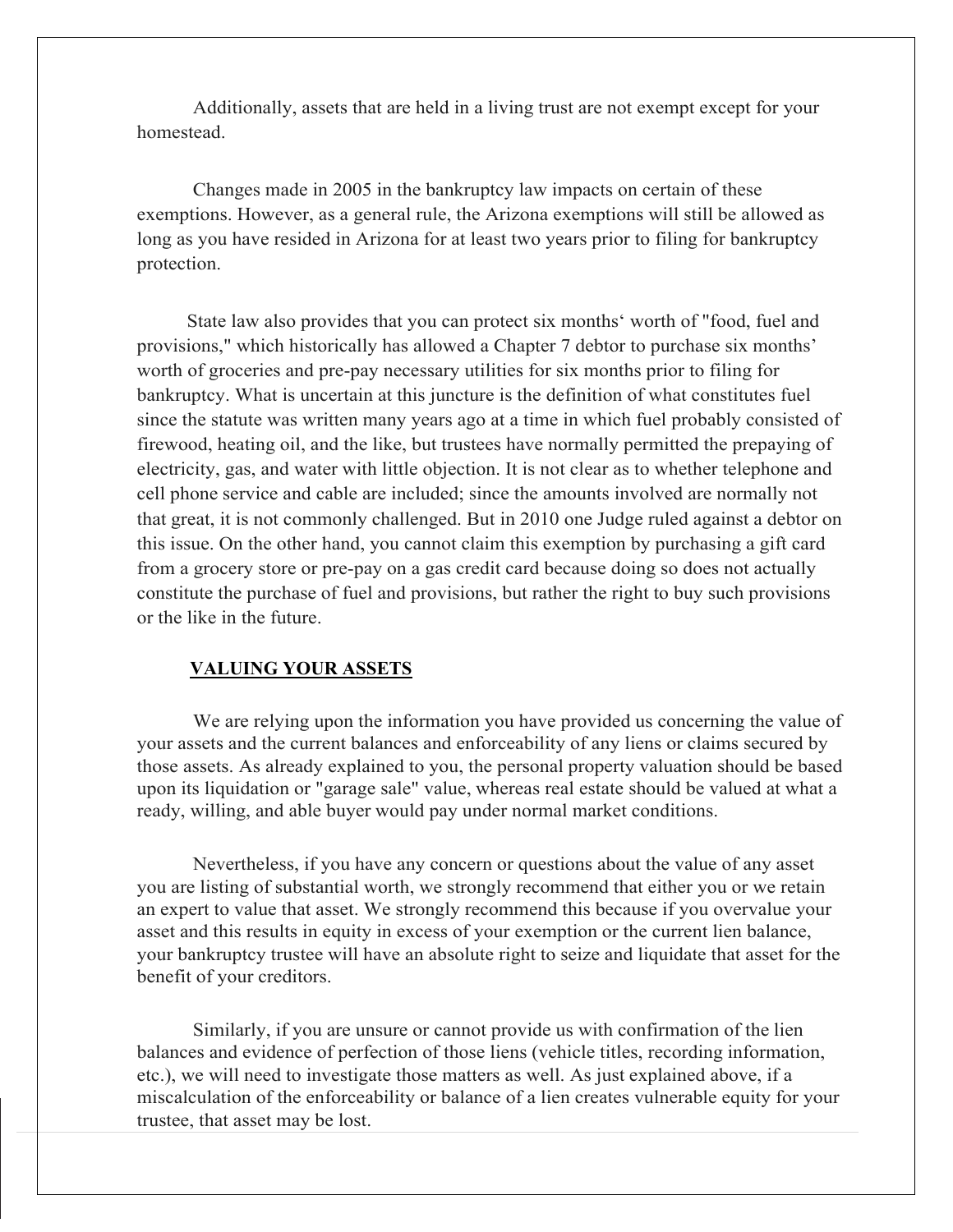Additional cost will be incurred if we need to help you in this regard, but it is money well spent if you can avoid potentially unexpected and unpleasant consequences.

#### **PRE-BANKRUPTCY PLANNING**

Pre-bankruptcy planning is the converting of non-exempt assets into exempt assets. This practice is not illegal or improper; Bankruptcy Code legislative notes specifically permit this type of activity. This is not to say that this procedure is without risk.

In July of 1996, In re Elia became the first Arizona published opinion on prebankruptcy planning. The judge found nothing inappropriate with buying a house right before bankruptcy and other similar strategies. However, that case is persuasive but not binding on the other judges. In other courts throughout the country, this issue has been addressed and in certain instances, the pre-bankruptcy planning vilified by the bankruptcy judges. Though no single test has been universally accepted by the courts in determining whether or not to tolerate pre-bankruptcy planning, a number of criteria continuously surface in case after case:

- 1. What is the amount of the transfer to exempt property?
- 2. What is the proximity to the bankruptcy filing?

3. Did the conversion to exempt property involve newly acquired funds or previously secured property?

4. Did the conversion benefit insiders of the debtor?

5. Did the debtor mislead creditors during the conversion?

Other courts have considered additional circumstances in determining whether or not the pre-bankruptcy planning is reproachable, but the best way to summarize whether or not pre-bankruptcy planning will succeed is to consider the old maxim, "pigs get fat, and hogs get slaughtered."

Your attorney would also be incurring some risk if the planning progresses to a stage where it could be interpreted as a fraud upon creditors. Though normally the bankruptcy courts do not sanction the attorneys for the planning, but rather punish the debtors, in past non-bankruptcy settings, the Arizona courts have penalized attorneys for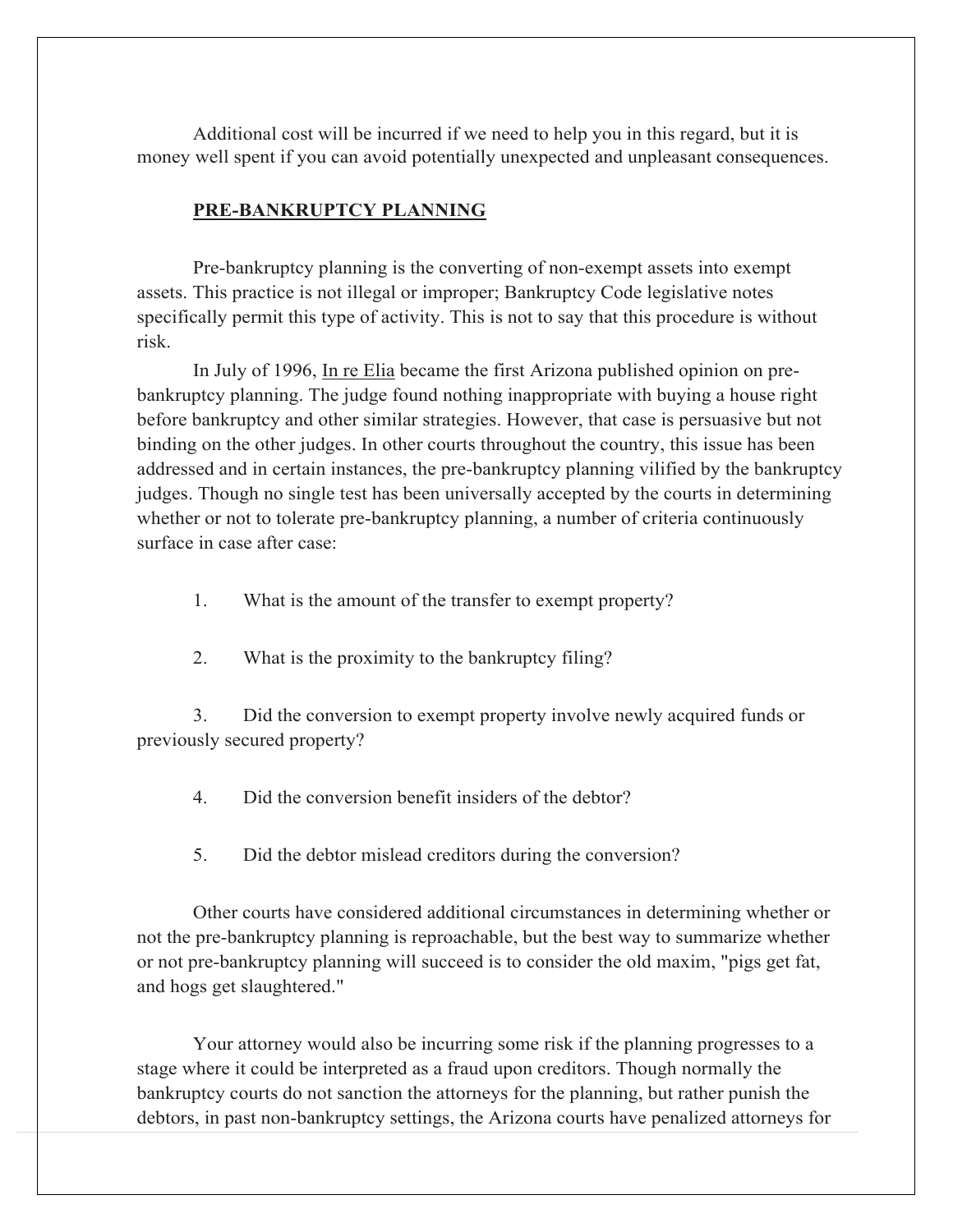overly zealous asset protection tactics.

Debtors whose pre-bankruptcy planning has been successfully challenged face a number and variety of repercussions. Oftentimes, the courts order that transfers be set aside and/or reversed. For example, if a debtor has utilized cash to increase his homestead by \$50,000 in advance of bankruptcy, an intolerant court can either require that the debtor find the means to replace the \$50,000, or, in extreme circumstances, compel the debtor to sell the exempt property and remit \$50,000 to the estate. In certain instances, reversing what has occurred is simple while at other times generates a new set of problems for the debtor.

In some situations, courts have found the pre-bankruptcy planning to be so egregious as to justify the denial of a discharge. Though this result is rare, being deprived of a discharge defeats the entire reason behind bankruptcy and is disastrous for the debtor. **This risk is now even more pertinent because of the following change in the law.** 

One of the changes in the bankruptcy law which went into effect on April 20, 2005, specifically provides that the Court has the power to reduce a state law homestead exemption by any transfers of nonexempt property made to increase that exemption for an extended period of time (10 years) prior to bankruptcy filing if such transfers were done in fraud of creditors. Though this has always been the law, this change now incorporates the case law into the Bankruptcy Code itself although courts have been inconsistent in their enforcement of it. Unfortunately for you, it may increase the chances that your prebankruptcy planning could be successfully challenged, though you may still need to engage in the planning, nevertheless.

**The BAPCPA was specifically designed to discourage debtors from engaging in pre-bankruptcy planning and in particular to stop the practice of Chapter 7 debtors paying down their mortgages in advance of bankruptcy. Some experts have even gone so far as to recommend that pre-bankruptcy planning be limited.** 

In simplest terms, most pre-bankruptcy planning will be tolerated subject to two other conditions. As the following section, which is also incorporated into my initial letters, explains, an individual cannot utilize fraudulent or preferential transfers so as to accomplish that plan.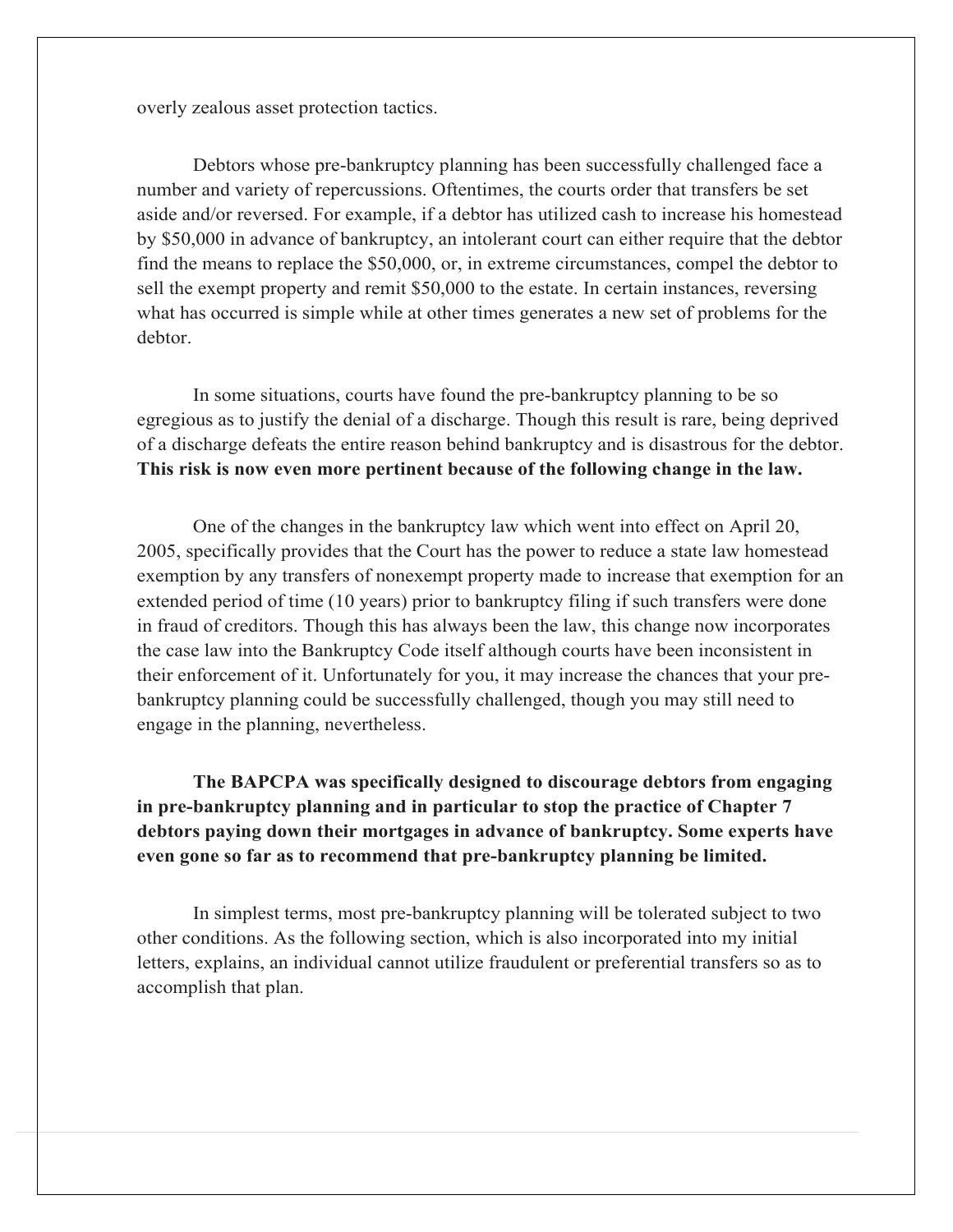#### **FRAUDULENT TRANSFERS AND PREFERENCES**

Certain transfers and payments are prohibited under the Bankruptcy Code. These prohibitions were designed to ensure that individuals contemplating bankruptcy do not dispose of their property to place outside the reach of creditors or pick and choose certain creditors to pay unless certain rules are followed.

A fraudulent transfer is any transfer of property for which inadequate consideration is received at a time in which the transferor is insolvent or rendered insolvent by the transfer. Insolvency is generally defined as having debts that exceed your assets. If such a transfer occurs within two years of filing bankruptcy, and in certain instances, even longer, the bankruptcy trustee has the right to recover the property or an amount equivalent in cash from the transferee.

A preference is a payment made within 90 days of bankruptcy on account of an old debt and in the case of insiders, within one (I) year of bankruptcy. There are exceptions to this rule, but if a preferential payment is made, the trustee may recover the payment from the recipient. A preferential payment does not have to be in the form of cash; any transfer received from a third party within the statutory guidelines on account of an old debt can create a preference.

Starting in 2003, the U S. Trustee 's Office has demanded that debtors disclose whether they have renounced any interest in any estates within four *years* of bankruptcy. This question is being asked because if an individual has renounced such an interest, the U S. Trustee 's Office believes that such action may be a fraudulent transfer. It may be a fraudulent transfer because in certain instances, if the debtor has exercised control over that estate interest, renouncing it in advance of bankruptcy may be a designed effort to deprive creditors of that same interest upon the filing of a bankruptcy. This is not to suggest you do not have a right to renounce an interest in

a will or a trust within four years of bankruptcy, but there may be a situation in which such activity can be challenged.

Because there are many intricate rules and a number of exceptions, you need to consult with me about any transaction that may be fraudulent or preferential. Sometimes there are ways to reverse or rectify the transaction in advance of bankruptcy and by doing so, eliminate the problem.

None of the above discussion provides any guidance to an individual trying to incorporate estate planning into an asset protection strategy.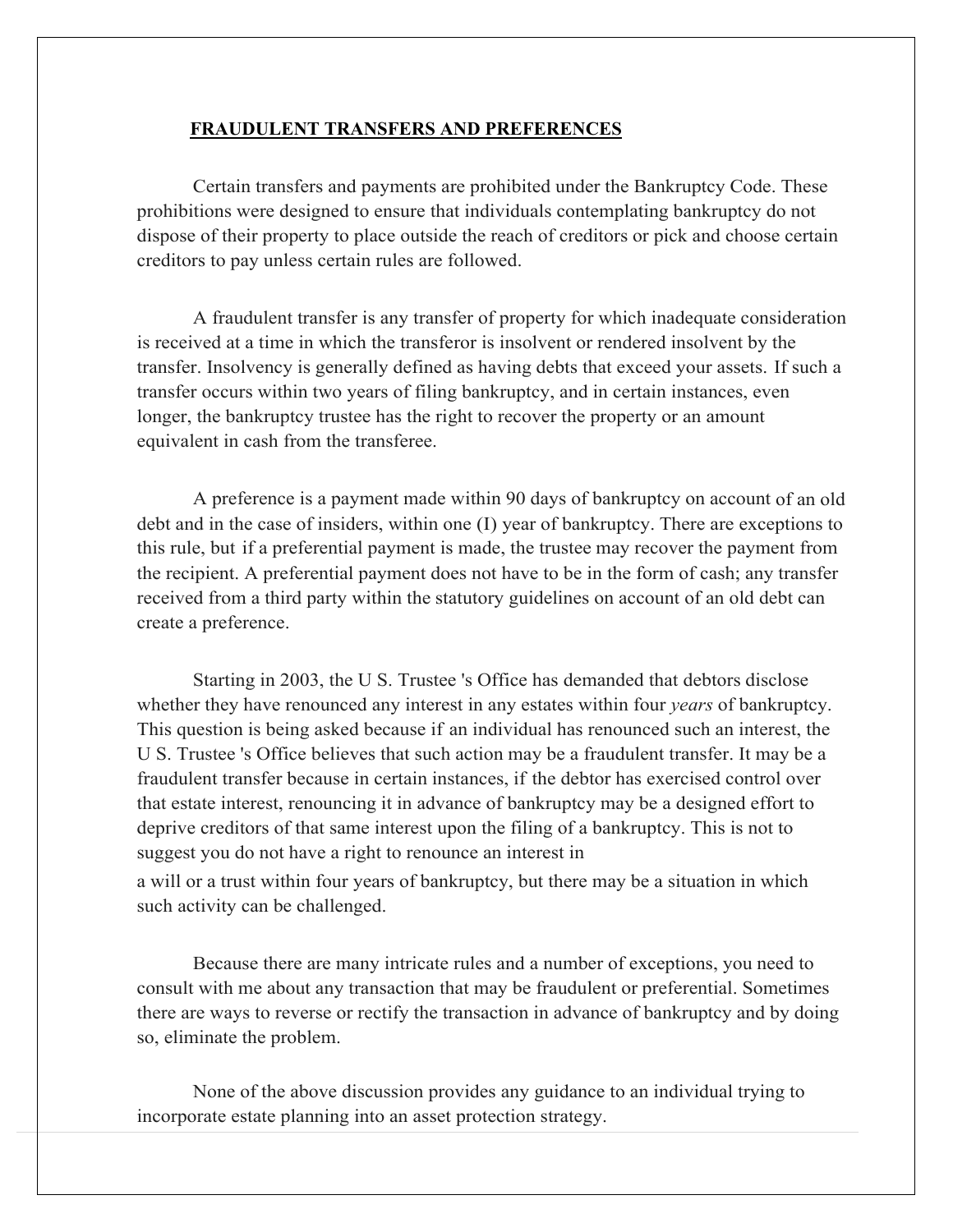So, what are the options available to an individual who would like his estate planning to also provide creditor protection as well?

1. The cash value of annuities and life insurance can be protected - Arizona law provides that if your client owns an annuity or has cash value in life insurance in which the beneficiary has been the same for at least two years prior to a bankruptcy filing or creditor action, the cash value is protected as long as the beneficiary is a dependent or family member.<sup>1</sup> At one point, because of an unexpected opinion from the Ninth Circuit Bankruptcy Panel called *Hummel,* policies were only protected if the beneficiary was a dependent family member, but the Ninth Circuit Court of Appeals ultimately reversed the lower court and ruled that such policies are protected as long as the beneficiary was either a family member *or* a dependent. This protection is conditioned upon a party not engaging in a fraudulent transfer to fund the annuity or the life insurance, but in almost all instances, the protection is absolute. Furthermore, presumably because of a legislative oversight, no cap is currently in place under Arizona law.

Therefore, a high likelihood exists that if you have a client with a substantial amount of assets who wants to plan for the future, one way of doing so is using this alternative, though of course your client would not want to do so for fraudulent purposes and would need to have such planning in place for at least two years to ensure that it could be successful.

Two cases demonstrate the value of life insurance planning. *ML Servicing Co., Inc. v. Coles,* 235 Ariz. 562 (2014) holds that even a life insurance policy purchased with money "misappropriated" by one breaching a fiduciary duty, is protected because the creditor's remedies were limited to recovery of the premium paid and the creditor had no claim to the death benefit. ("As discussed above, § 20-1131 provides a proper remedy at law when creditors have been defrauded in order to pay life insurance premiums--the creditor may recover the amount of premiums paid in fraud of the creditor, plus interest. A.R.S. § 20-1131.B. This is an adequate remedy at law because it makes Appellants whole by placing them in the same position they would have been in but for Cole's alleged misuse of those funds to pay the Policies' premiums."). There is a brief but unresolved petition for review pending, however, in ML Servicing. In a similar vein, the Court of Appeals recently held, in an unpublished decision, that a post-judgment transfer of a term life insurance policy to an ILIT for the expressed purpose of making sure that the insured's family would enjoy the policy proceeds to the exclusion of his and his family's creditors, was not a fraudulent transfer relying on In re Estate of King, 228 Ariz. 565 (App.2012). *MidFirst Bank v. Barness*, 2014 W.L. 6456046.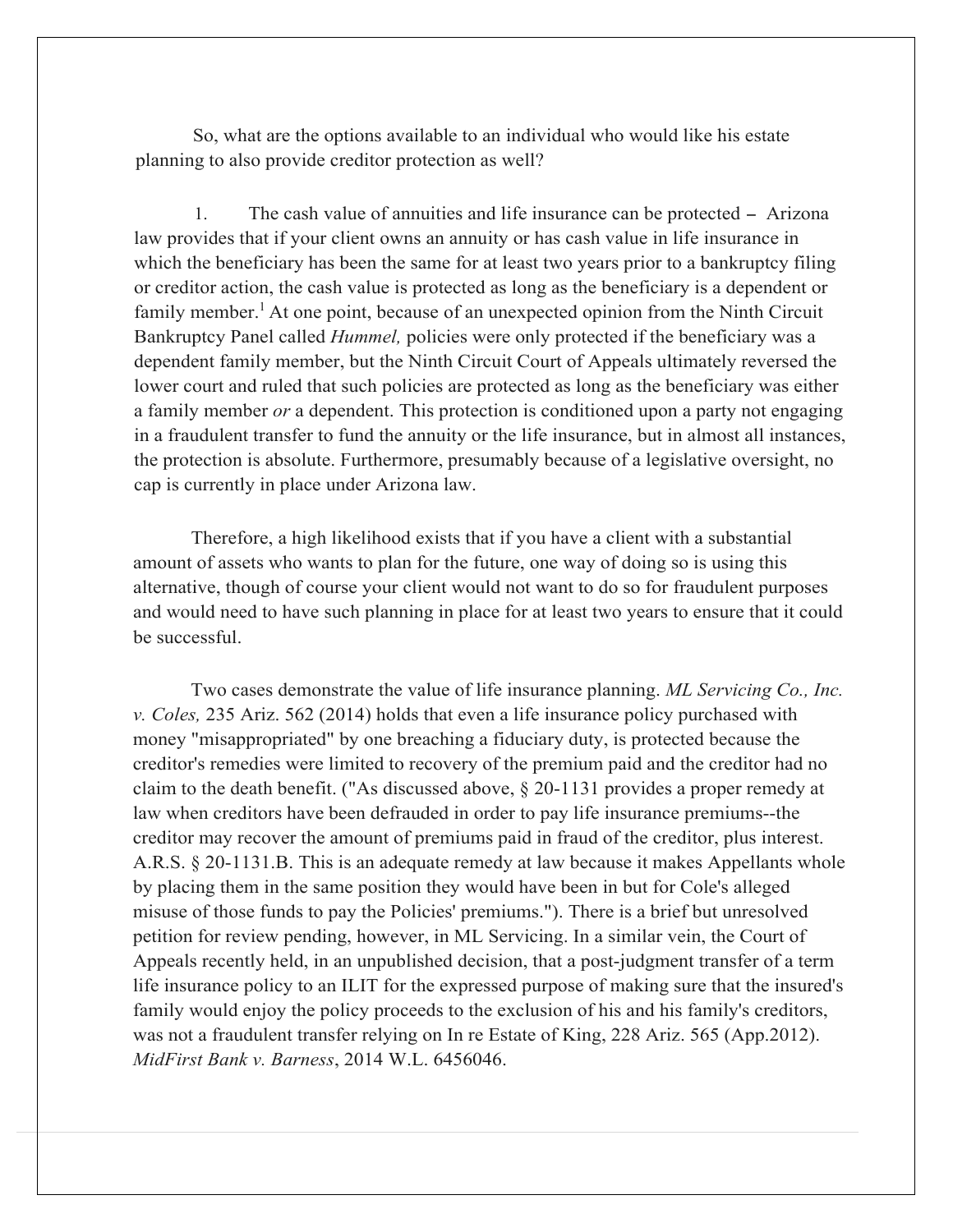2. Spendthrift trust - Under bankruptcy law, an interested party can look back for as many as 10 years to investigate and potentially challenge spendthrift trusts and the like, but as a general proposition, if your client follows state law in the creation of a spendthrift trust and has the luxury of waiting at least four years before encountering financial difficulties or bankruptcy, a high likelihood exists that the planning would be effective. Of course, this presupposes that your client can wait the four years and is willing to relinquish control of the corpus, but in many instances, if your client has the foresight to engage in such planning, the protection is very effective.

3. Other forms of trust and business entities - Other options exist, including the ability to transfer assets into an LLC controlled by beneficiaries and, in particular, children, in return for a membership interest in that LLC. Because this type of planning is very fact intensive, this topic will not be discussed further except to note that surviving a rigorous challenge will depend upon, a) whether the planning otherwise made business sense; b) the consideration that was provided to the conveying party; and c) the passage of time between the planning and the financial problems.

4. Use of QPRTs and QTIPs—If implemented a substantial period before bankruptcy and/or creditor actions, a Qualified Personal Residence Trust (QPRT) and Qualified Terminable Interest Property Trust (QTIP) can be invaluable. An in-depth discussion of these options is beyond the scope of this presentation.

 There are a few other quick considerations that the practitioner always needs to consider for clients looking for protection from creditors.

1. The law is unclear as to whether personal property in the name of a living trust is protected under Arizona exemptions laws. The Arizona legislature has specifically extended protection to a homestead that is conveyed into a living trust, but not personal property. Though in most cases the amount of assets that may be exposed by a couple would be capped at \$10,000 to \$20,000, it is exposure that can be avoided if consideration is paid to this issue. You need to be familiar with your respective state's laws in this area.

2. Make sure that if your debtor client dies, that his creditors cannot otherwise get to his estate. If your client dies within 180 days of filing for bankruptcy<sup>2</sup> and has named his own living trust as the beneficiary under his life insurance policy, those proceeds may not be protected. Almost all courts consider a living trust to simply be an extension of that individual, which is why an individual seeking bankruptcy protection needs to understand that placing assets in a living trust will not shield them from creditors. The author has not ever faced the issue of a client dying within 180 days of a bankruptcy filing who had named his living trust as the beneficiary of his life insurance policies, but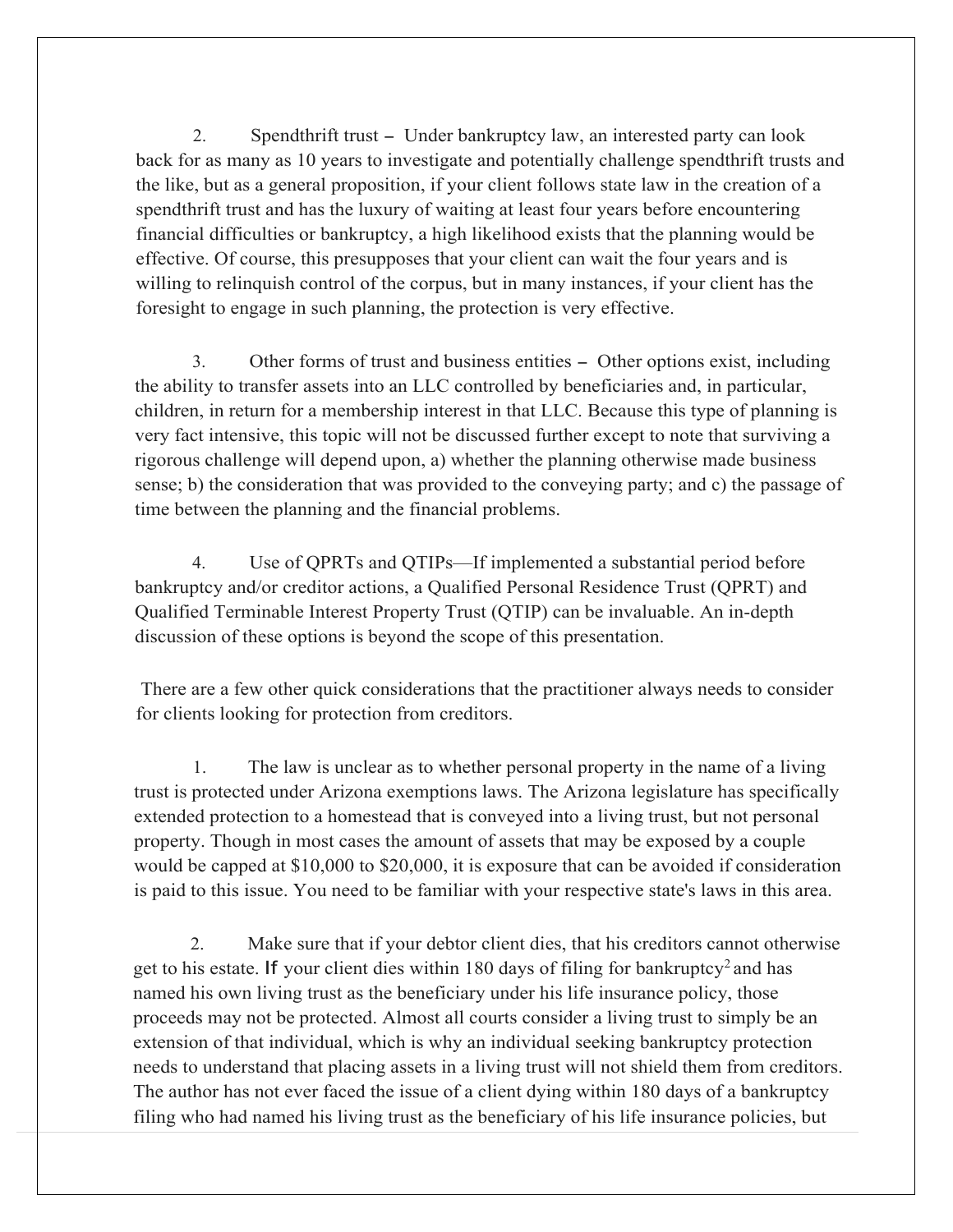this practice seems very risky.

Now let's consider concerns your client may have if your client is the beneficiary of an inheritance and contemplating bankruptcy.

## **II. PROTECTING YOUR BANKRUPT CLIENT'S RIGHTS TO AN INHERITANCE**

As a preliminary matter, if your client is a beneficiary under a will or trust, the courts have been very generous in tolerating the disclaimer of any such future interest by the beneficiary. Of course, a beneficiary is always risking that once he relinquishes such right, the trustor/grantor will not reinstitute it, but normally the beneficiary is willing to take . that chance if that person trusts the trustor/grantor.

I will now discuss options to consider if your client is seeking bankruptcy and does not want to risk his inheritance.

1. Disclaim the inheritance once financial difficulties arise - This is the easiest and most straightforward option. Obviously, if the client later on realizes disclaimer was not necessary, the client may not be able to reverse what has occurred, especially if the grantor/trustor does not cooperate.

2. Once the grantor/trustor dies, disclaim any interest in the estate – The case law provides that a client can do so even in the face of financial difficulties. Despite challenges to the contrary, the courts have consistently held that such a disclaimer does not constitute improper action or a fraudulent transfer because the requisite elements of a fraudulent transfer are not met by such tactics.

3. Have the grantor/trustor remove you as a beneficiary – This is the most absolute option, but if later on you want that party to reinstate your client as a beneficiary, that party may not be willing to do so. This option is especially flexible because the grantor/trustor can remove the beneficiary's name even after the beneficiary files for bankruptcy protection. This can be a valuable strategy in circumstances in which an individual files for bankruptcy and then a trustor/grantor, who has named your client in a will or trust, becomes terminally ill within 180 days of your client's bankruptcy filing.

4. Have the grantor/trustor leave the interest in a spendthrift trust – Though this option can be a little more expensive than the others, by having the grantor/trustor leave any interest to the beneficiary in the form of a spendthrift trust, the exposure of the beneficiary's interest is normally limited to the amounts that may be paid within 180 days of the beneficiary's bankruptcy filing. This leaves the question of whether a beneficiary can disclaim any payment that may be paid within 180 days of that party's bankruptcy filing. Of course, a